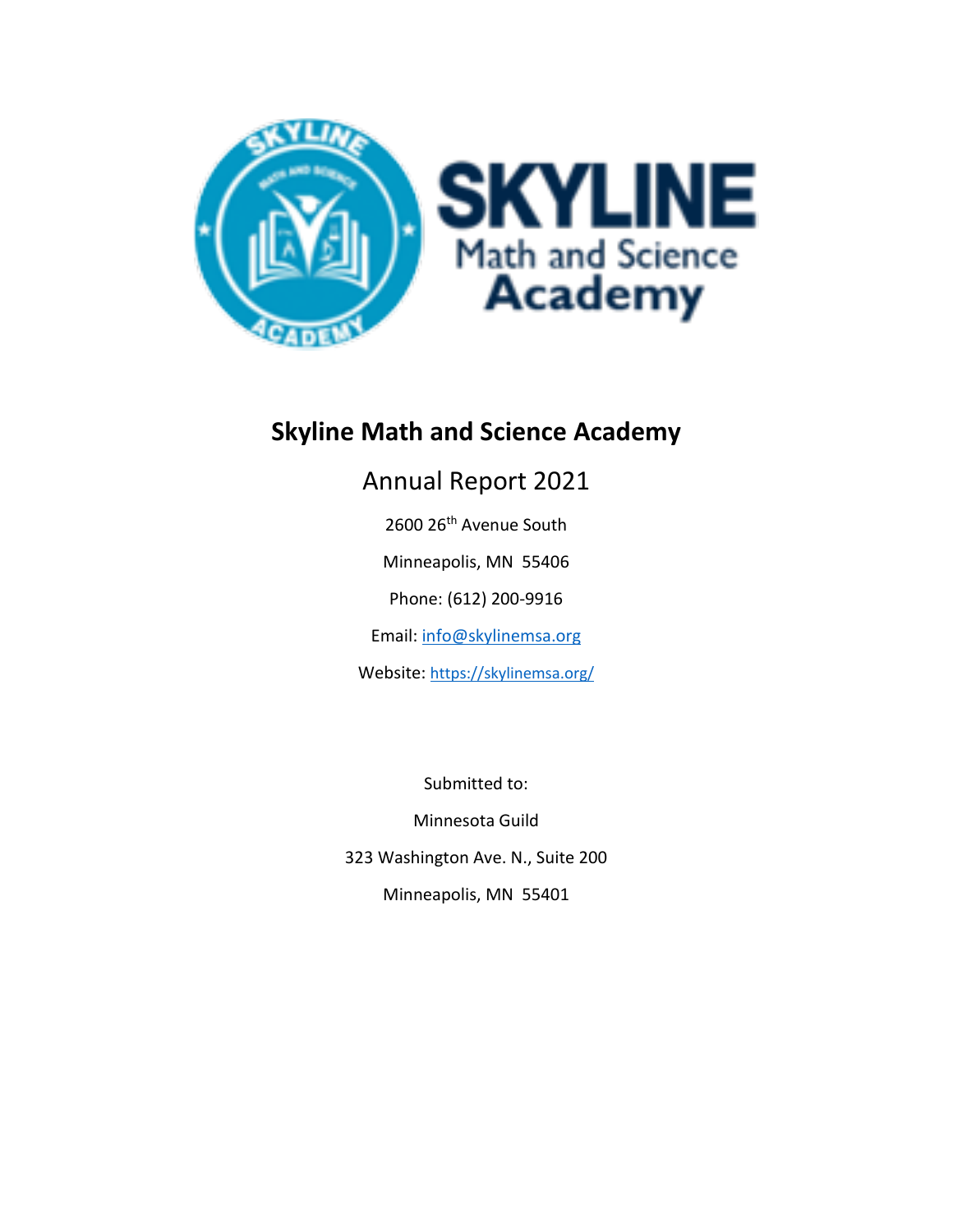Skyline Math and Science Academy, Minnesota Charter School District #4255, serves Kindergarten through sixth grade students from its location in south Minneapolis. Skyline has completed its first three years of operations and is pleased to present this annual report, to our Authorizer, stakeholders and the general public!

#### **Mission**

Our mission is to provide a high-quality academic environment in a twenty first century school setting which creates and improves student learning, closes the achievement gap and partners directly with students and their families.

#### **Vision**

Our vision is to create learning opportunities and to bridge the gap for underprivileged students regardless of their socio-economic differences. Our ultimate objective is to produce students who are educated, prepared and who can contribute to American society and become global citizens.

#### This report addresses the Annual Report elements required by statute:

Minnesota Statutes, section 124E.16,Subdivision 2: "A charter school must publish an annual report approved by the board of directors. The annual report must at least include information on:"

- 1. School enrollment,
- 2. Student attrition,
- 3. Governance and management (includes Board training),
- 4. Staffing,
- 5. Finances,
- 6. Academic performance,
- 7. Innovative practices and implementation, and
- 8. Future plans.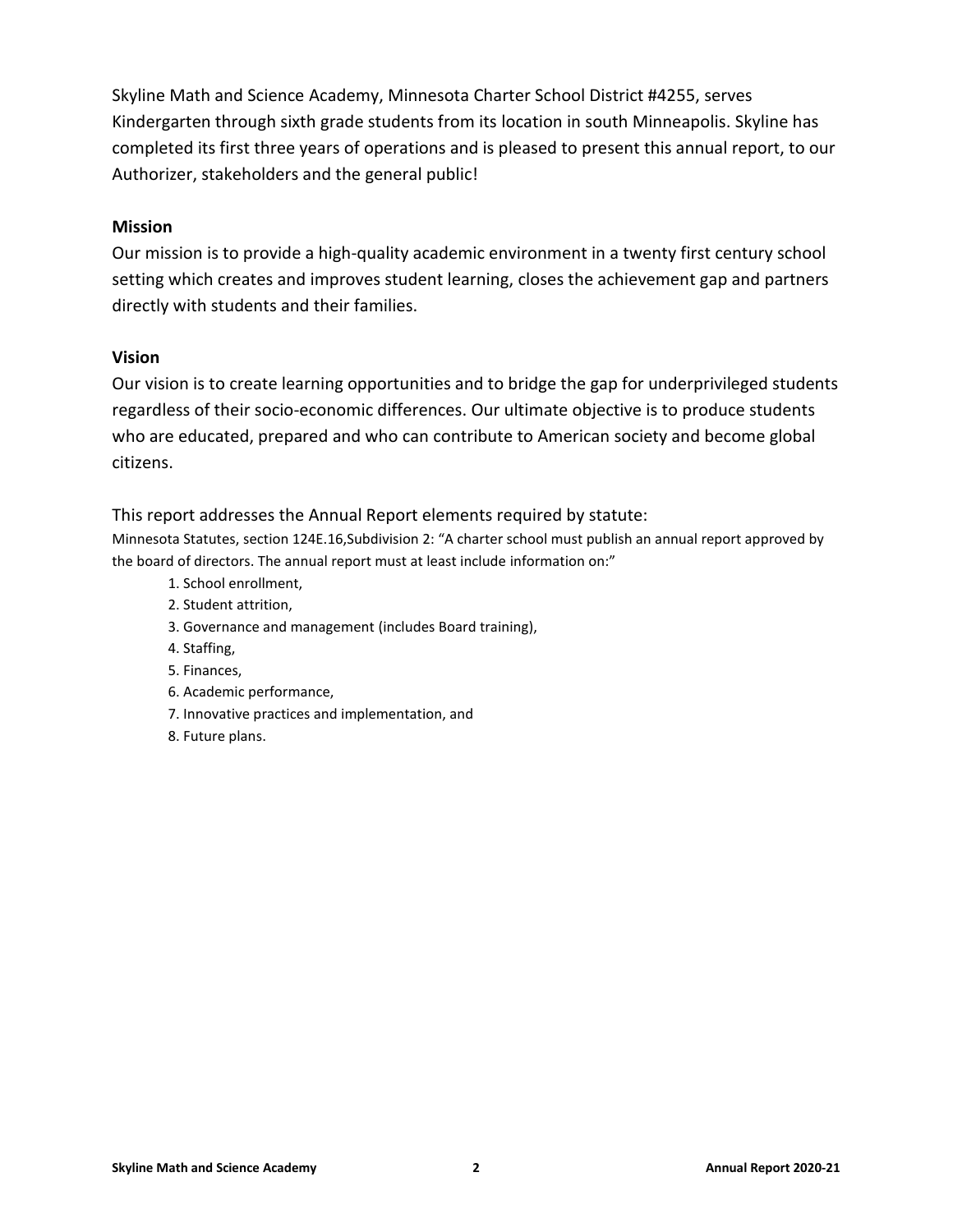### **Table of Contents**

| Professional Development including Director's P.D. Plan 7 |  |
|-----------------------------------------------------------|--|
|                                                           |  |
|                                                           |  |
|                                                           |  |
|                                                           |  |
|                                                           |  |
|                                                           |  |
|                                                           |  |

### <span id="page-2-0"></span>Introduction

Skyline Math and Science Academy, a public charter elementary school in Minneapolis, seeks to put into practice the latest research on successful twenty first century schools: a rigorous curriculum, an effective cultural pedagogy, and forming solid and positive relationships with students and their parents.

Skyline Math and Science Academy (SMSA) meets the primary purpose of Minnesota charter schools by preparing all children, regardless of their socio-economic or cultural backgrounds, to achieve and excel in their grade levels and beyond and to build the social and emotional competencies necessary to be successful learners in twenty first century and to become positive contributors to their families and communities. SMSA meets the needs of its students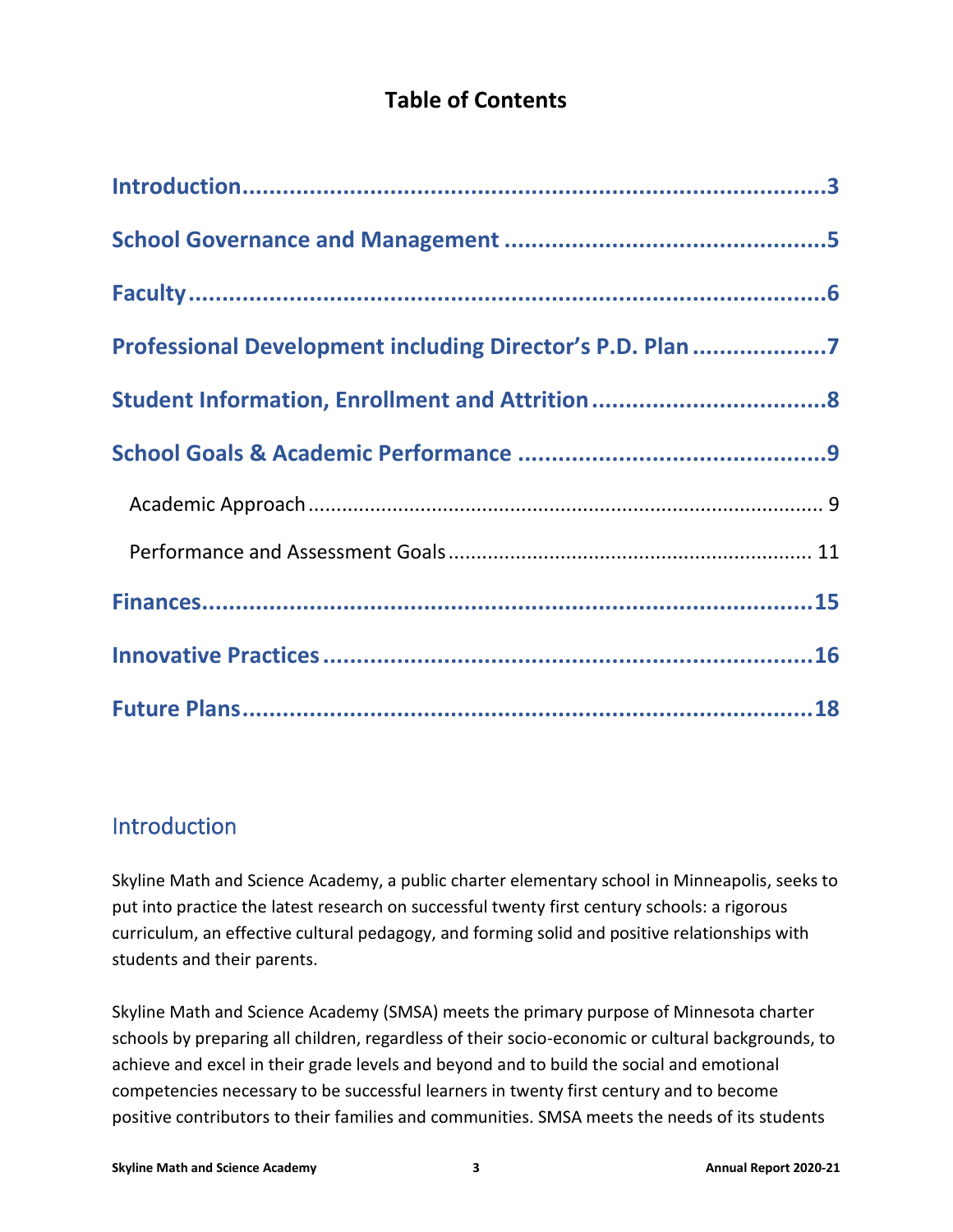by comprehensively and cohesively implementing a rigorous curriculum that is research based and known to deliver results. In addition, SMSA seeks to hire teachers who are highly effective and who eager to teach and nurture students regardless of their socio-economic status. Lastly, SMSA builds strong and positive relationship with students and their families. By implementing these three fundamental principles, SMSA believes that it will outperform other schools.

Skyline Math and Science Academy, like all public schools in Minnesota, was required to shift its educational program to a distance-learning mode in March 2020, in response to the COVID-19 pandemic. Skyline Academy staff worked together to create and implement a Distance Learning Plan that addressed the shift to distance learning, continuing communication with families, and food programming for families. Specifically, SMSA's Distance Learning Plan included:

- Parent conference-calls to inform families of the changes in school programming, and to encourage parents to continue working with students in support of their learning (weekly texts and calls to parents continued throughout 2020-21, with "Parent Academy" meetings held most months, via Zoom and then transitioning back to inperson when schooling returned to on-site mode in February)
- Distribution of computers to students for home use
- Twice-weekly drop-off of learning materials to students' homes (assignments picked up at the same time by bus drivers)
- Twice-weekly delivery of food to students' homes
- Daily student meetings utilizing Google Classroom; daily attendance expected of all students, with a phone call from a staff member if a students was not present by 11am
- Expanded use of MobyMax online curriculum to support students learning

For the last two months of the 2019-20 school year, SMSA students learned at home. For fall 2020, Skyline began the year operating mainly by distance learning with an optional hybrid program for grades K-2 students. Also, staff were required to work out of the school building. Another change for the fall of 2020 was the addition of Learning A-Z and Wonders to the educational program as important curriculum resources, along with IXL and Mobymax. However, in mid-November, in response to rising numbers of COVID cases in Hennepin County, the school shifted to 100% distance learning, and staff were given the option of working from home.

Schooling continued via distance learning through January and into February. At Skyline's February Board meeting the school director presented the Skyline Reopening Plan, including reopening the school to grades K-2 students starting February 16, to be followed by offering hybrid learning for the remaining grades. The plan was approved and followed, with K-2 returning to in-person learning and hybrid learning established for grades 3-6.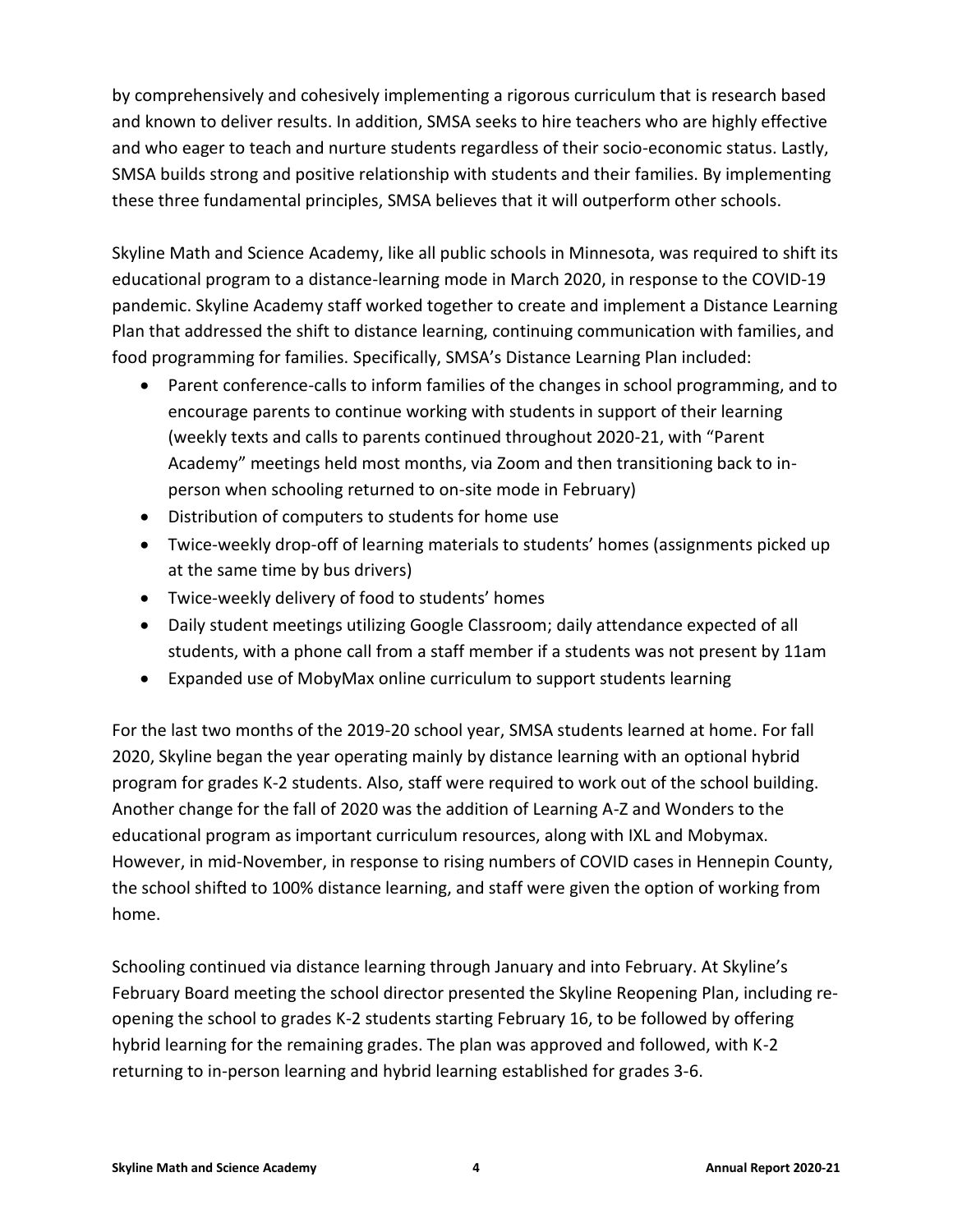The upper grades operated with two cohorts, each of which was on-site two days, the "A" cohort Mondays and Wednesday and the "B" cohort Tuesdays and Thursdays. Fridays were held aside for distance learning for all students, and used by staff for building cleaning. Skyline operated this way through the spring of 2021, and returned to in person learning for all students fall 2021.

The purpose of this report is to summarize the progress and achievements of SMSA during the 2020-21 school year, SMSA's third year of operations. This annual report serves to meet the requirements of the Minnesota Department of Education as they pertain to charter schools, as well as those of SMSA's contract with its authorizer, the Minnesota Guild of Public Charter Schools.

The annual report will be posted on the school's website once approved by the board of directors. A copy of the report will be charter with the Minnesota Guild once approved and will also be made available to staff and to parents of students enrolled at the school.

### <span id="page-4-0"></span>School Governance and Management

Skyline Math and Science Academy is governed by a five-person board of directors. The Board of directors guides the school's mission, vision and philosophy. The board sets policies regarding finances, enrollment, program evaluation, and other operational aspects. The board's policies have two purposes: to provide direction to the school staff in implementing the school's goals, and to ensure the school meets legal requirements and obligations of the charter contract.

In general, the board meets once per month; there were nine meetings during the 2020-21 school year. The Board continued to meet remotely, via Google Meet, throughout the year. Board training, addressing Board Governance and Personnel responsibilities of the Board, was provided by Designs for Learning. Training via Zoom was attended on Feb. 22, 2021, by Yonis Abdi, Abdilahi Noor, Sharon Nelson, and Abdirahman Abdulle. Board elections were held at the end of the 2020-21 school year, for all board positions. This met requirements of the Minnesota charter school statute, the 2020-21 school year being SMSA's third year of operation. The Board election process and an election policy were reviewed by the Board and approved at its meeting on June 1, 2021.

Contact information for Board members is available to school stakeholders and the public on the school's website, along with Minutes of previous meetings and Agendas for upcoming meetings. See [https://skylinemsa.org/board-of-directors/.](https://skylinemsa.org/board-of-directors/)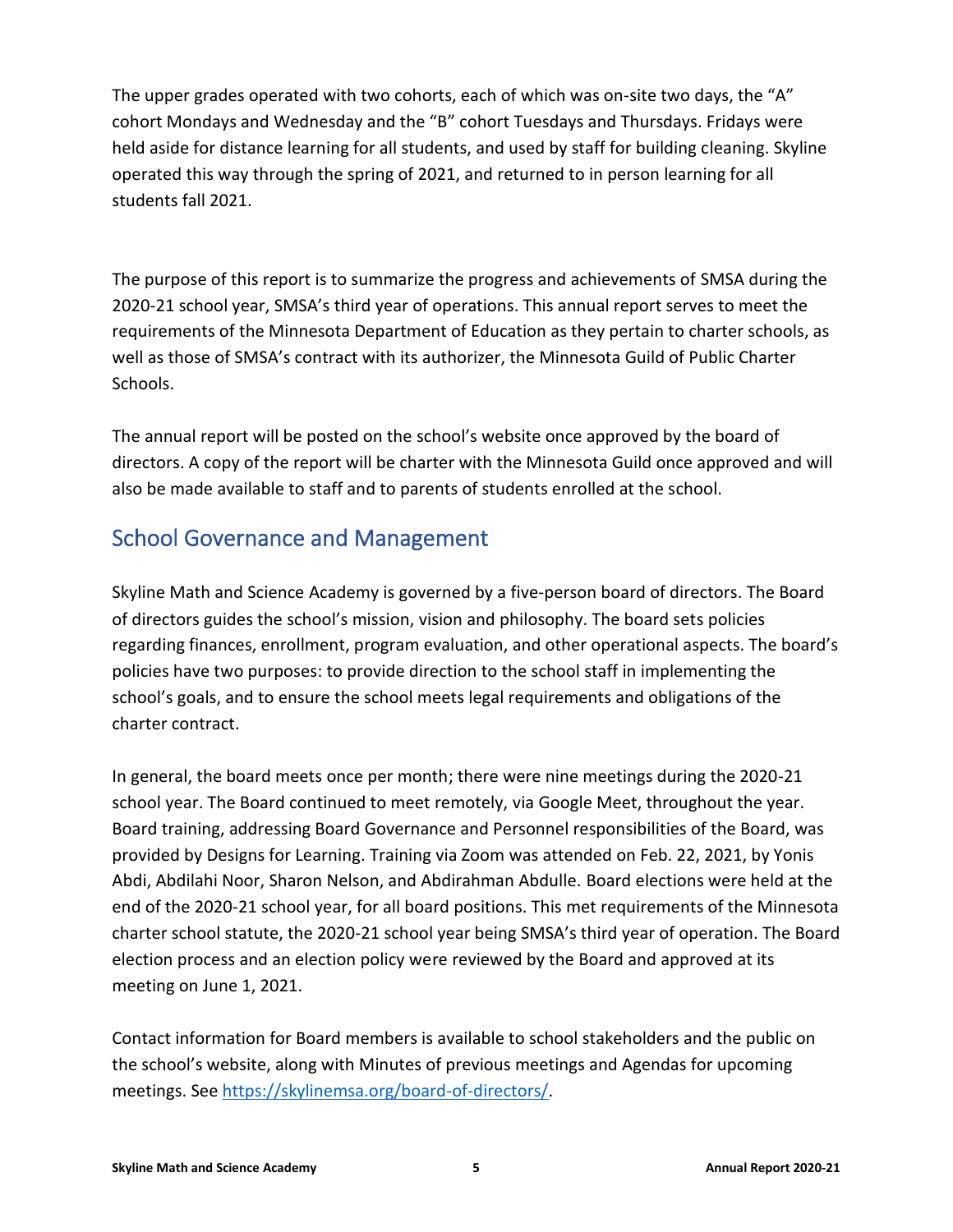The table below lists all members who served on the SMSA board during 2020-21.

| <b>Member Name</b>        | Role                         | <b>Email Address</b>          |
|---------------------------|------------------------------|-------------------------------|
| Yonis Abdi, Chair         | Community                    | yonis.abdi@skylinemsa.org     |
| Mustafa Hassan, Secretary | Parent                       | Mustafa.hassan@skylinemsa.org |
| Mohamed Muse, Treasurer   | Community                    | mohamud.muse@skylinemsa.org   |
| Sharon Nelson             | Teacher, file folder #354414 | sharon.nelson@skylinemsa.org  |
| Abdilahi Noor             | Community                    | abdi.noor@skylinemsa.org      |

Skyline Math and Science Academy is led by its Director, Abdirahman Abdulle. Administration during 2020-21 also included:

- Ahmed Jama, Operations and Finance Officer
- Abdullahi Ahmed, Dean of Students
- Abshir Ahmed, School Food and Office Manager
- Abdulkhaliq Ismail, Parent Liaison

## <span id="page-5-0"></span>Faculty

The table below lists all Skyline Math and Science Academy staff members from 2020-21.

| <b>File Folder</b><br><b>Name</b><br><b>Assignment</b> |                                |                                       | <b>Not returning</b> |
|--------------------------------------------------------|--------------------------------|---------------------------------------|----------------------|
|                                                        | <b>Number</b>                  |                                       | 2021-22              |
| Abdirahman Abdulle                                     |                                | Director                              |                      |
| Ahmed Jama                                             |                                | <b>Operations and Finance Officer</b> |                      |
| Abdullahi Ahmed                                        |                                | Dean of Students                      |                      |
| Chelsea Pelzer                                         | 501853                         | 2nd Grade/Lead Teacher                | X                    |
| Abshir Ahmed                                           |                                | School Food/Office Manager            |                      |
| Abdulkhaliq Ismail                                     |                                | Parent Liaison                        |                      |
| Dani Seeger<br>1000684<br>Teacher, Kindergarten        |                                |                                       |                      |
| Zamzam Ahmed                                           | 499299                         | Teacher, First Grade                  |                      |
| Nahili Ahmed<br>1002792                                |                                | Teacher, First Grade                  |                      |
| Margaret Richter<br>479663                             |                                | Teacher, Second Grade                 | X                    |
| Anna Deherder                                          | Teacher, Third Grade<br>494686 |                                       |                      |
| Kendra Solander                                        | 1000306                        | Teacher, Third Grade                  |                      |
| Faduma Adeed                                           | 503677                         | Teacher, Fourth Grade                 |                      |
| Victoria Geske                                         | 508881                         | Teacher, Fourth Grade                 |                      |
| <b>Bill Harmon</b>                                     | 202564                         | Teacher, Fifth Grade                  |                      |
| Diane Benz                                             | 369051<br>Teacher, Sixth Grade |                                       | X                    |
| Sharon Nelson                                          | 354414                         | Teacher, Special Ed.                  |                      |
| Fatiya Robe                                            | 511003                         | Teacher, ELL                          |                      |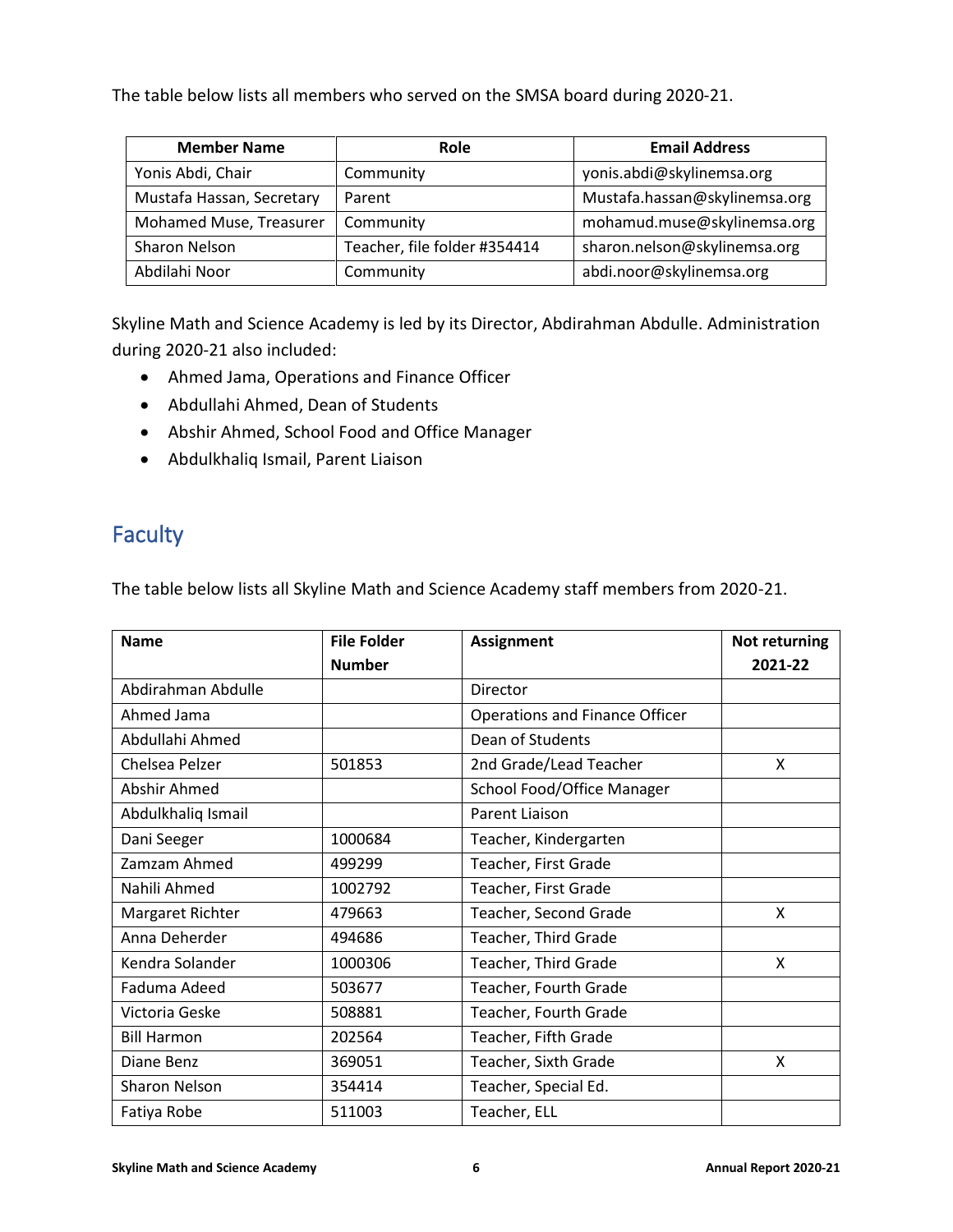| <b>Name</b>      | <b>File Folder</b> | <b>Assignment</b>         | Not returning |
|------------------|--------------------|---------------------------|---------------|
|                  | <b>Number</b>      |                           | 2021-22       |
| Barbara Hanlon   | 313184             | Teacher, ELL              |               |
| Yusuf Abdi       | 465225             | Teacher, World Language   |               |
| Natalie Barnard  | 471903             | <b>Physical Education</b> | X             |
| Benjamin Beckman | 427315             | <b>Physical Education</b> |               |
| Manuel Ortega    |                    | Custodian                 |               |
| Abdirisaq Abdi   |                    | Paraprofessional          |               |
| Abukar Abdi      |                    | Paraprofessional          |               |
| Mohamed Ali      |                    | Paraprofessional          |               |
| Barento Haji     |                    | Paraprofessional          |               |
| Niman Hassan     |                    | Paraprofessional          |               |
| Nimo Mohamed     |                    | Paraprofessional          |               |

Of seventeen teachers employed at Skyline Math and Science Academy during 2020-21, 12 returned for 2021-22, a retention rate of 71%. This is a much lower retention rate than the previous year; there was only one teacher employed at the end of the 2019-20 school year who did not return for 2020-21. The lower retention rate seems to be due to stress related to the pandemic and shift to distance learning, which were challenging for Skyline MSA as for most schools.

# <span id="page-6-0"></span>Professional Development including Director's P.D. Plan

Skyline Math and Science Academy provided two weeks of professional development for staff in August 2020, before the school opened, and provided several days during the school year. Topics covered during August included Accommodating and Modifying for Sped. Students; Harassment in the Workplace, Data Privacy, Mandatory Reporting, OSHA Compliance, and Bloodborne Pathogens; Food/Nutrition Training: Procedures and Rules; Personalizing Math Instruction: Leveraging Open Resources and Trusting Relationships; Identifying ELL Students and SIOP Lesson Planning; STEM: Makerspace, Coding, Robotics; Resources Binder and PBIS Implementation; Design Thinking and Personalized Learning; K-8 Launch Wit & Wisdom (for K-6 only); K-8 Module & Lesson Study (for K-6 only); Cultural Competency: Understanding Student Culture; CPI Training; and CPR Training.

Equity training was provided for all staff by an external consultant in December 2020 and January 2021, and there was training on the ENVoY classroom management system, again for all staff, in March.

Skyline Math and Science Academy (SMSA) has at present just one staff member in a full time supervisory/instructional leadership role, School Director Abdirahman Abdulle. Mr. Abdulle is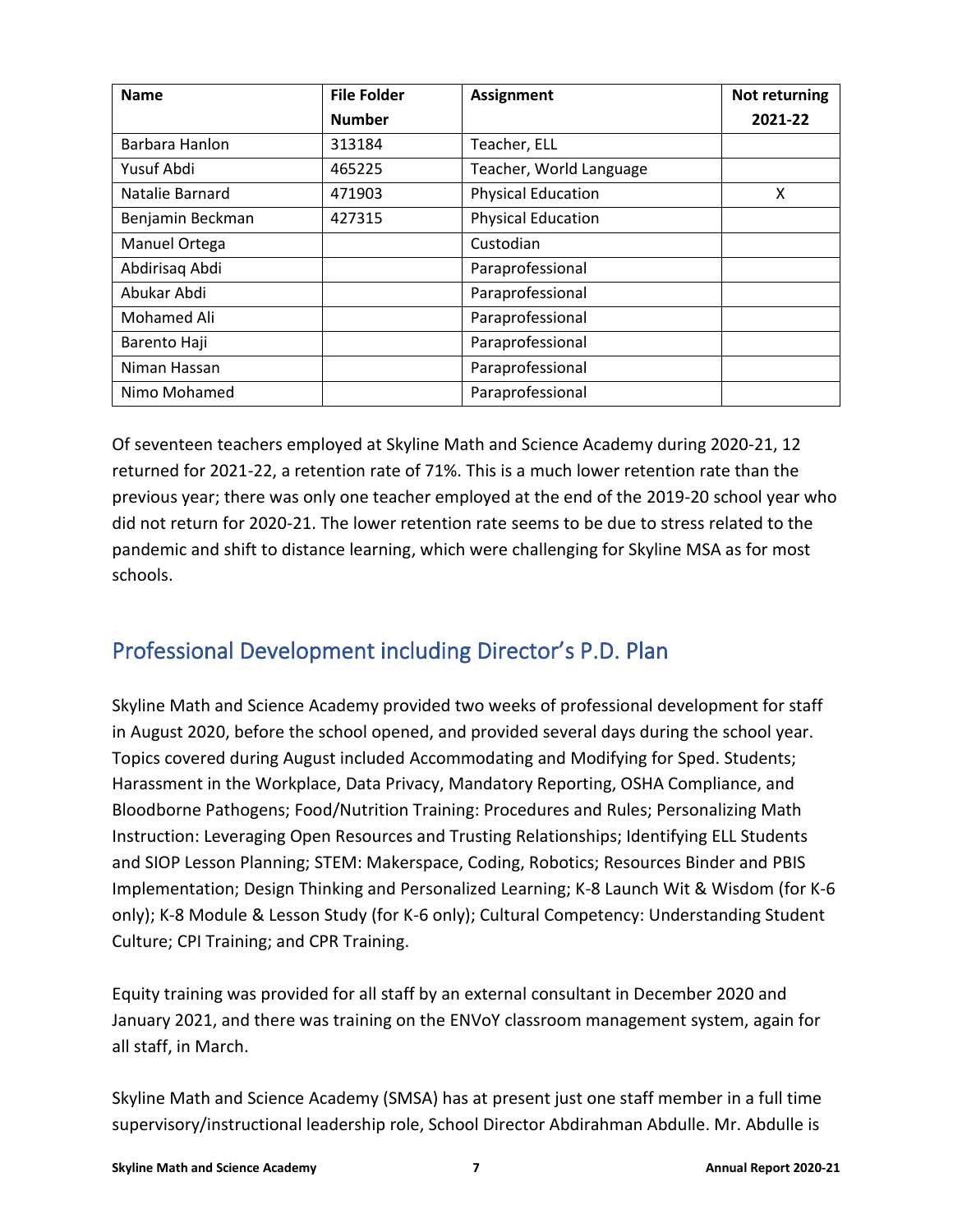enrolled in the principal licensure program at St. Cloud State University, with an expected completion timeframe of spring 2022. Also during 2020-21 Mr. Abdulle continued to participate in the Charter Leader Network facilitated by the Minnesota Dept. of Education, as well as attending all professional development at the school.

Mr. Abdulle took the following courses in Leadership Development from St. Cloud State during 2020-21:

- Field Experience: Principal K-12; and Portfolio Review
- Quantitative and Qualitative Research Methods
- Seminar in Ethical Leadership
- Introduction to School Law
- Human Resource Development
- Educational Achievement, Student Learning, and Program Development

The MN Dept. of Education facilitates a Charter Leader Network to support charter school leaders, with monthly meetings via Zoom, and topics relevant to charter school leadership. Mr. Abdulle continued to attend these sessions throughout 2020-21, and participated in a charter school directors' cohort facilitated by the MN Association of Charter Schools, which also met monthly.

### <span id="page-7-0"></span>Student Information, Enrollment and Attrition

Skyline Math & Science Academy served approximately 200 grades K-6 students during its second year of operation, with 228 enrolled as of the last day of school. Enrollment in 2020-21 declined somewhat after the first day but remained stable through the school year from October 1 on, with Average Daily Membership ofr 238.39 for the year.

One hundred per-cent of our students were ethnically categorized as Black or African American. As of October 1, over 90% were eligible for Free or Reduced Price school meals, and 72% were identified as English Learners.

| <b>Enrollment and Attrition Trends*</b> |             |                    |                    |                       |              |  |
|-----------------------------------------|-------------|--------------------|--------------------|-----------------------|--------------|--|
| <b>School Year</b>                      | Day 1 Child | October 1          | <b>End of Year</b> | <b>Attrition from</b> | Percentage   |  |
|                                         | Count       | <b>Child Count</b> | <b>Child Count</b> | Oct 1 - EoY           | from Oct 1 - |  |
|                                         |             |                    |                    |                       | EoY          |  |
| 2018-19                                 | 224         | 218                | 240                | $+22$                 | $+10%$       |  |
| 2019-20                                 | 258         | 187                | 228                | $+41$                 | $+22%$       |  |
| 2020-21                                 | 266         | 239                | 236                | -3                    | $-1%$        |  |

\*Data based on Day 1, October 1 and End of Year enrollment as reported to Minnesota Department of Education.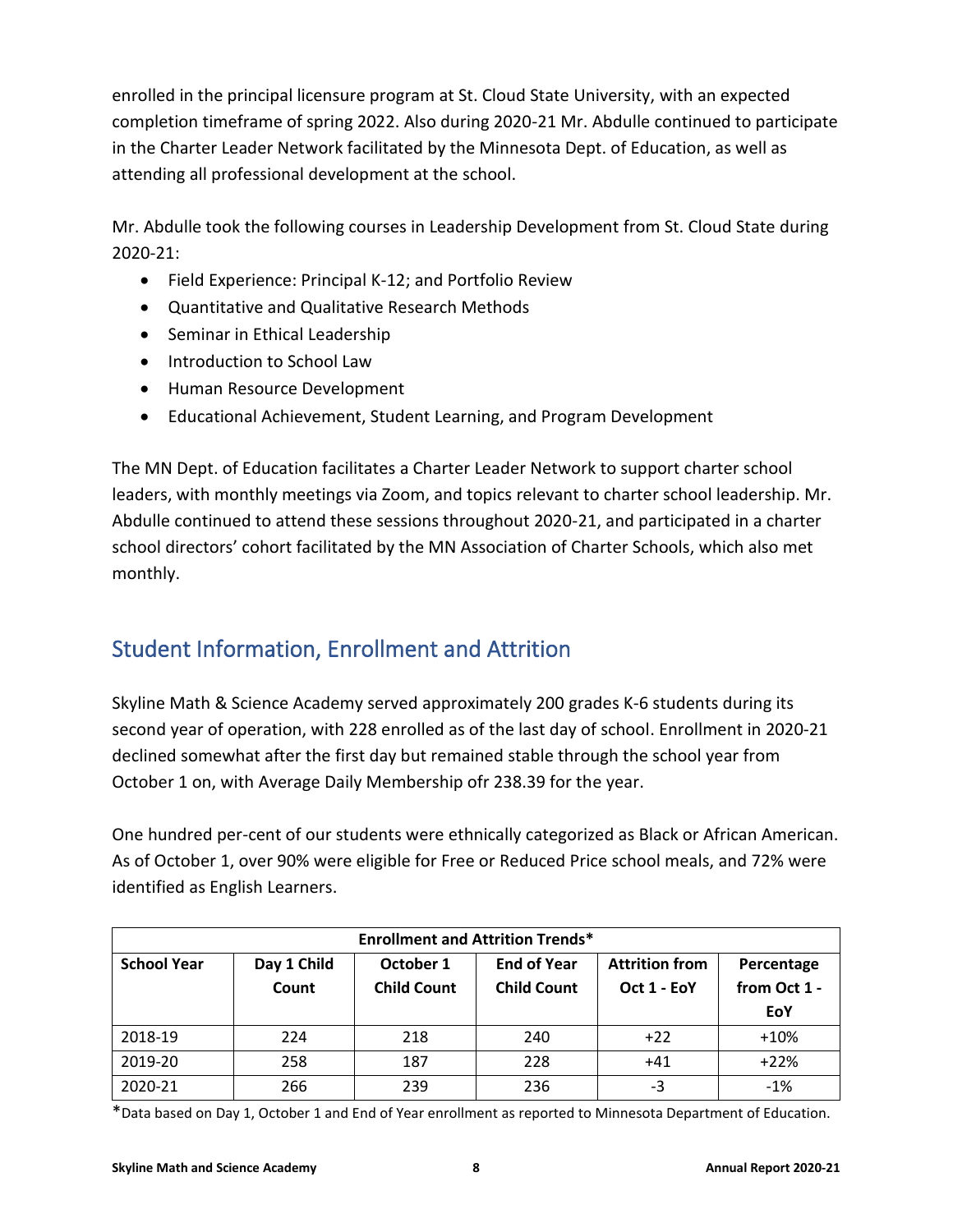| <b>Grade Level Enrollment (Oct. 1)</b> |    |    |    |    |    |    |    |              |
|----------------------------------------|----|----|----|----|----|----|----|--------------|
| <b>School Year</b>                     |    |    |    | 3  |    |    |    | <b>Total</b> |
| 2018-19                                | 56 | 26 | 42 | 25 | 27 | 28 | 14 | 218          |
| 2019-20                                | 27 | 37 | 28 | 35 | 20 | 24 | 16 | 187          |
| 2020-21                                | 50 | 30 | 36 | 33 | 42 | 28 | 20 | 239          |

## <span id="page-8-0"></span>School Goals & Academic Performance

### <span id="page-8-1"></span>Academic Approach

Skyline Math and Science Academy's program and instruction model are a research-based curriculum that aims to create a high-quality academic environment in which all students can thrive. Here is a summary of Skyline's approach in the core academic areas.

Language Arts / Literacy: The goal of literacy instruction is to help children gain skills in all domains of language development, including reading, writing, listening and speaking. Skyline Math and Science Academy encourages students to become lifelong readers who are able to comprehend information presented in both academic and everyday life. Curriculum resources utilized in the language arts program include Harcourt Journeys for Guided Reading; Reading and Responding; Reading and Writing; and Fountas & Pinnell's books for guided independent reading activities; and 6+1 Trait Writing to build writing skills.

Math: The goal of math instruction is to provide foundational math knowledge for everyday life and to develop a solid platform for higher-order math learning. Skyline Math and Science Academy teachers aim to guide students to actively construct their knowledge of mathematical concepts while becoming proficient at performing math. The math program utilizes Eureka Math, delivered in hard-copy and online. Math instruction also includes Singapore Math Common Core Education; Math Skills Development; Problem-Solving and Brief Constructed Responses; and Games and Manipulatives which enable teachers to present mathematical concepts to children orally, visually, and kinesthetically.

Science: The goal of science instruction is to inspire thinking skills necessary for scientific inquiry and to introduce students to the wonder of science. Skyline Math and Science Academy seeks to instill in students positive attitudes towards science education and more confidence in their scientific abilities. Skyline Math and Science Academy uses PhD Science, a program from Great Minds, a "three-dimensional" model which aims to inspire all students to wonder and learn about the world. This is a program well-suited to a school with a STEM focus; here is how the publisher describes the program: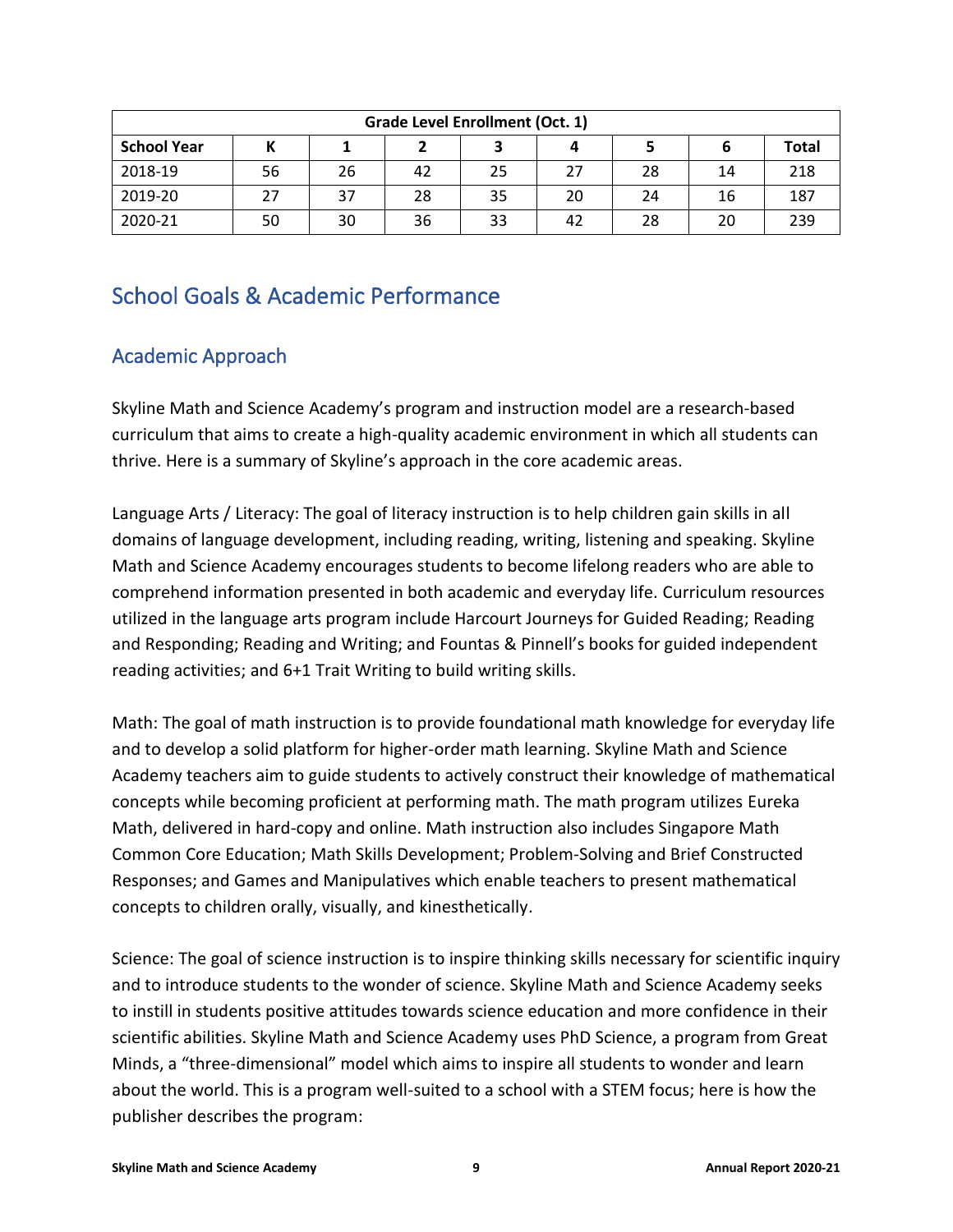*PhD Science* is based on the Next Generation Science Standards and *A Framework for K– 12 Education*. The curriculum was created to help teachers address the pedagogical shift required to incorporate three-dimensional teaching and learning in the classroom. *PhD Science* wasn't retrofitted to meet new expectations in science. It was written from the start to help students uncover Disciplinary Core Ideas by engaging in the Science and Engineering Practices, and use the lens of Cross-Cutting Concepts to make sense of phenomena.

Social Studies: The goal of the social studies curriculum is to engage students in learning about government, economics, culture, and geography from past, present, and future aspects of society. Skyline Math and Science Academy will support all students in being responsible citizens of their community. Elements of SMSA's social studies program include: Harcourt Social Studies Curriculum (States and Regions and Making a New Nation) for themes, skills, and lesson plans and hands-on activities and technology exploration; Northern Lights, a program created by the Minnesota Historical Society which meets Minnesota social studies standards; and IXL, an online resource for supplemental content and for assessment.

English Learners: Once a student has been identified as an English Learner he/she is placed in an appropriate language instruction educational program. Such a program includes standardsbased English Language Development instruction that is aligned with the grade-level content area standards in order to support growth in the four language domains and full proficiency in social, instructional and academic language across the content areas. The Wonders curriculum, online and in hard-copy, is used as a resource for EL instruction.

It is the intent of Skyline Math and Science Academy to avoid, to the greatest extent possible, isolating English Learners for any substantial part of the school day. Professional Development in EL helps teachers recognize students' diverse needs in cross-cultural settings and helps ensure that they can meet the linguistic needs of EL students by maximizing strengths in their native language to cultivate English language development, including oral academic language, and build academic literacy. SMSA teachers are training in culturally responsive pedagogy that enables students to master content, develop skills to access content, and build relationships. SMSA serves a population made up primarily of LEP students; therefore, effectively serving these students is the job of all instructional staff. EL teachers support the regular classroom teachers, and provide pull-out services when needed, but most of the instruction of English learners takes place in regular classrooms.

The below table summarizes the curricula in use at SMSA.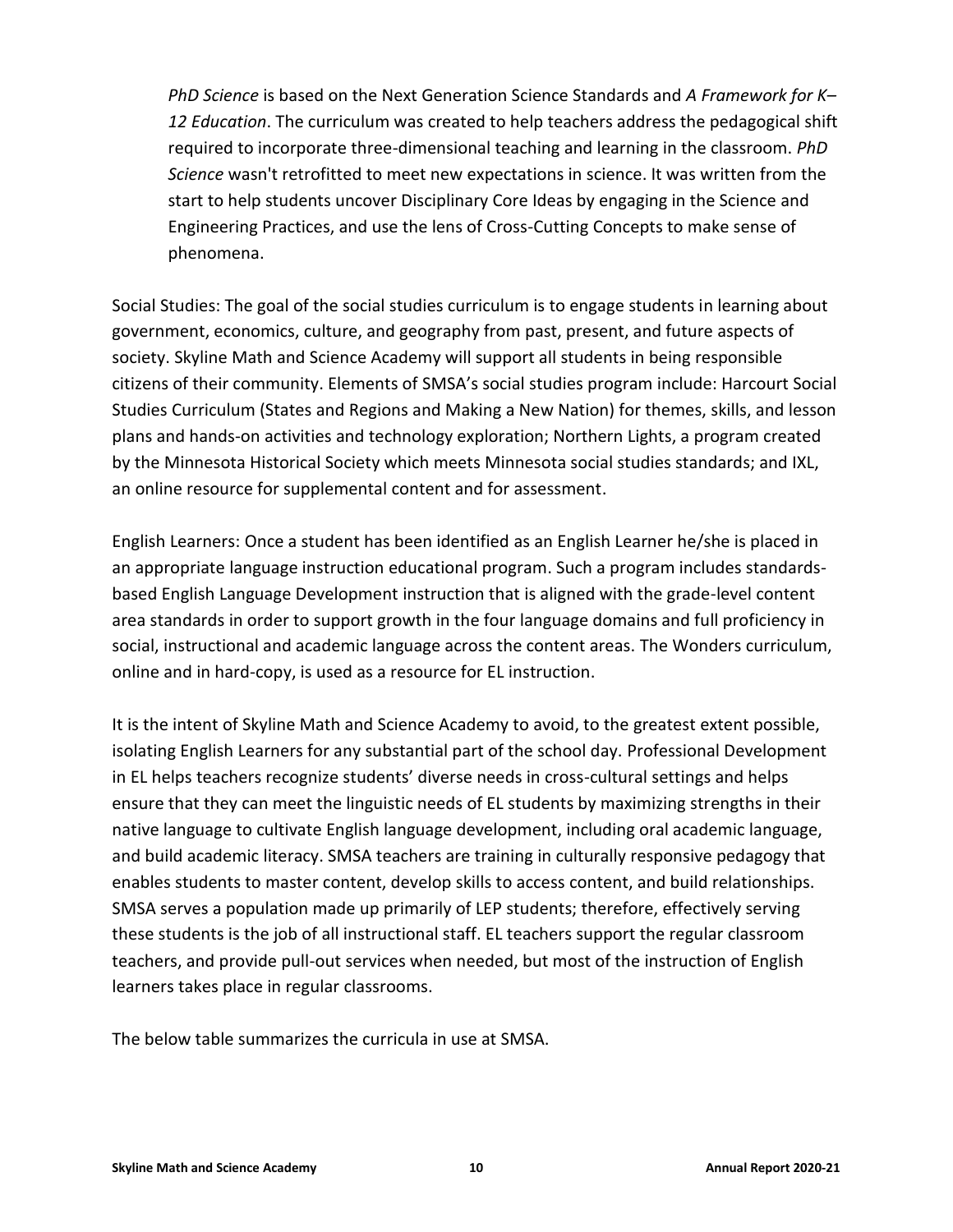| <b>CURRICULUM</b>                                                                                                                                             | <b>GRADE</b> | <b>SUBJECT</b>                   | <b>DELIVERY</b>   | <b>ACCOMMODATIONS PARTNER SHIPS</b> |                                             |
|---------------------------------------------------------------------------------------------------------------------------------------------------------------|--------------|----------------------------------|-------------------|-------------------------------------|---------------------------------------------|
| Eureka Math                                                                                                                                                   | K-6          | Math                             | Hard Copy, Online | <b>ELL</b>                          | Science From the Scientists,                |
| 2 Wonders                                                                                                                                                     | K-6          | <b>ELA</b>                       | Hard Copy, Online | <b>ELL</b>                          | The Works Museum.<br>The Children's Musuem. |
| 3 PhD Science                                                                                                                                                 | $K-6$        | <b>Science</b>                   | <b>Hard Copy</b>  | <b>ELL</b>                          | Minneapolis Foundation,                     |
| 4 Mobymax                                                                                                                                                     | $K-6$        | Math, Reading, SS, Science       | Online            | <b>ELL</b>                          |                                             |
| $5$ IXL                                                                                                                                                       | $K-6$        | Math, Reading, SS, Science       | Online            | <b>ELL</b>                          |                                             |
| 6 Raz Kids                                                                                                                                                    | $K-6$        | Math, Reading, SS, Science       | Online            | <b>ELL</b>                          |                                             |
| 7 A-Z Learning                                                                                                                                                | K-6          | Math, Reading, SS, Science       | Hard Copy, Online | <b>ELL</b>                          |                                             |
| Generationgenius.com.<br>Getstem-mn.com.<br>Mnmas.org.<br><b>Mncompass.org</b><br>Minnesotastempartnership.org<br>Theworks.org,<br>Sciencefromscientists.org. | $K-6$        | <b>STEM</b>                      | Hard Copy, Online | <b>ELL</b>                          |                                             |
| 9 EnVoY: The Catalyst Approach                                                                                                                                | $K-6$        | <b>Behavior Management</b>       | <b>Hard Copy</b>  | <b>ELL</b>                          |                                             |
| 10 3Rs: Respect, Respensobility, Readiness                                                                                                                    | $K-6$        | <b>Social Emotional Learning</b> | <b>Hard Copy</b>  | <b>ELL</b>                          |                                             |
| Sonday System: Multi Sensonry Reading                                                                                                                         | $K-6$        | <b>Special Education</b>         | <b>Hard Copy</b>  | ELL                                 |                                             |
| 12 World Language                                                                                                                                             | $K-6$        | Arabic, Somali                   | <b>Hard Copy</b>  | <b>ELL</b>                          |                                             |
| 13 Interventions                                                                                                                                              | $K-6$        | Reading, Math, ELL               | <b>Hard Copy</b>  | <b>ELL</b>                          |                                             |

### <span id="page-10-0"></span>Performance and Assessment Goals

Skyline Math and Science Academy's contract with our authorizer provides that:

*The School shall evaluate students' work based on the assessment strategies identified in its Application.* 

*The Guild will monitor student academic performance and the academic culture, which provides the basis for high academic performance. The Guild will monitor academic achievement by reviewing student testing and achievement. School students will take the Minnesota Comprehensive Assessment tests and any other testing required by Applicable Law.*

Skyline Math and Science Academy's Application (Goals and Student Performance section) specified the following:

*The School shall evaluate students' work based on the assessment strategies identified in its Application.* 

*The Guild will monitor student academic performance and the academic culture, which provides the basis for high academic performance. The Guild will monitor academic achievement by reviewing student testing and achievement. School students will take the Minnesota Comprehensive Assessment tests and any other testing required by Applicable Law.*

In addition to the ACCESS and Minnesota Comprehensive Assessments, Skyline Math and Science Academy administered the NWEA Measures of Academic Progress (MAP) assessment in reading and mathematics in the fall. Spring 2020 testing was canceled due to the COVID-19 pandemic and shift to distance learning, but resumed in the fall of 2020, and was completed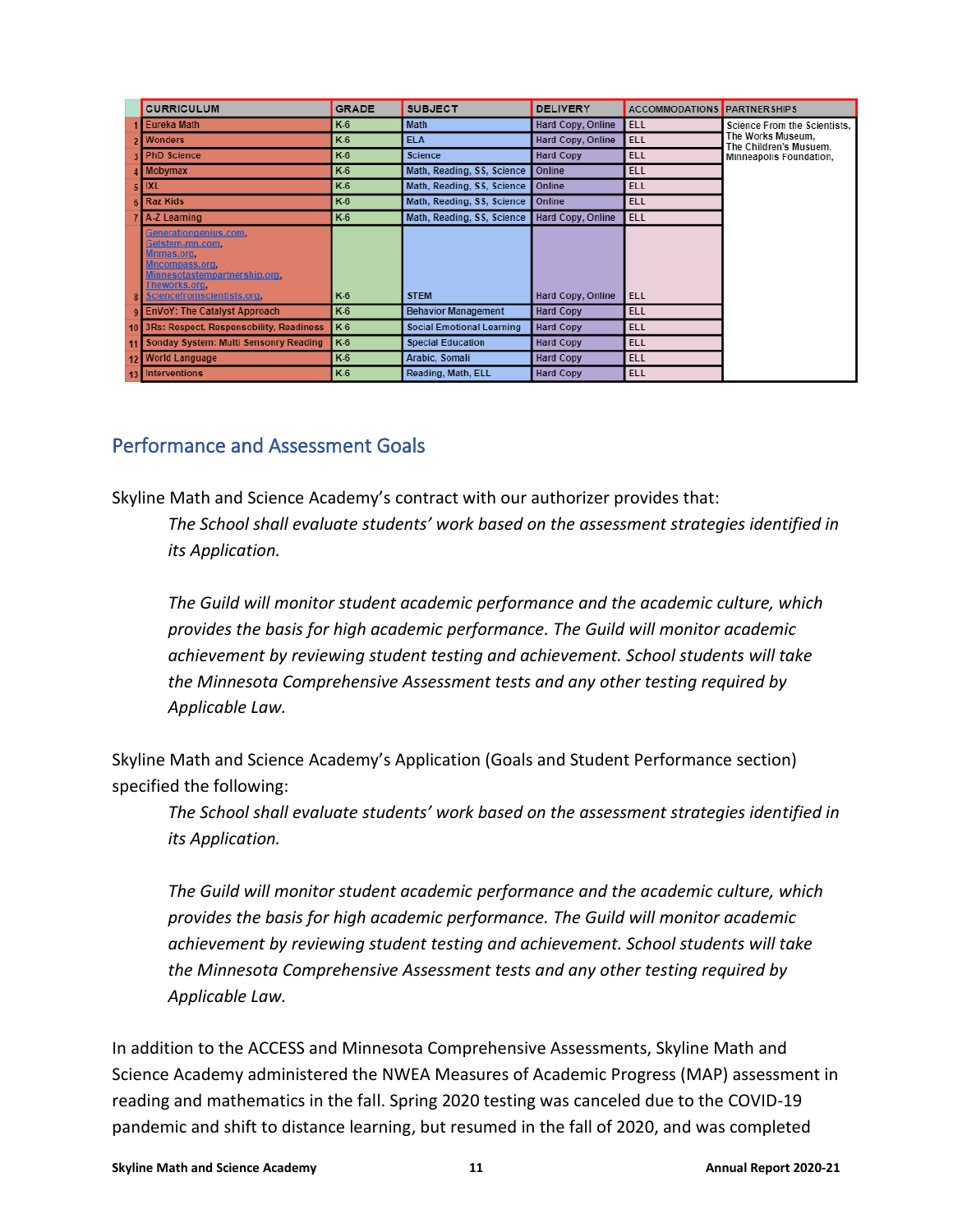both fall and spring of the 2020-21 school year, in spite of disruptions stemming from the pandemic and the school's transition to distance and then hybrid learning.

The Performance and Assessment section of Skyline MSA's contract with the authorizer specifies seven goals. The goals are stated below, along with a summary of progress to date, to the extent data is available. The 2020-21 school year was the second-to-last year of Skyline MSA's contract with its authorizer; the goals will be revisited and revised in the spring of 2022, for the updated contract to take effect the 2022-23 school year.

The first four goals refer to the Minnesota Comprehensive Assessments (MCA's), the fifth relates to student attendance, and the last two call for measuring levels of satisfaction and confidence of teachers and of parents.

#### **Goal No. 1: Academic Growth**

The School will show positive student growth measured by state accountability measures; the School will show a Growth Z Score of '0' at the end of the first year and post a positive Z Score in all subsequent years during the contract period.

**Progress to date**: Not applicable; z-scores are no longer reported by MDE.

However, Skyline Math and Science Academy is able to point to data from two other sources, which indicate academic growth in both Reading and Mathematics. Measures of Academic Progress (MAP) assessments were administered during 2020-21, and data is also available from the MobyMax online adaptive learning program:

#### *Measures of Academic Progress (MAP) Test Results*

In spite of disruptions in learning during 2020-21 due to the pandemic and shift to distance learning, most students showed some progress on the NWEA Measures of Academic Progress during 2020-21. Skyline MSA sought to test all students, in all grades, with spring testing running concurrently with the MCA's for grades 3-6. Students tested in-person though often learning remotely, necessitating trips to the school specifically for testing purposes. Fall 2020 / spring 2021 MAP results in Mathematics and Reading showed the following:

- Mathematics: 125 of the 167 students who tested in both fall and spring, improved their RIT score (31 met or exceeded projected growth)
- Reading: 144 of the 188 students tested both seasons, improved their RIT score (75 met or exceeded projected growth)

In reference to the 2020-21 MAP data, there is also evidence from a successful pilot program implemented in a fourth-grade classroom. Beginning in the spring of 2021, SMSA's fourth grade teacher incorporated several innovative approaches which the school is now seeking to use as a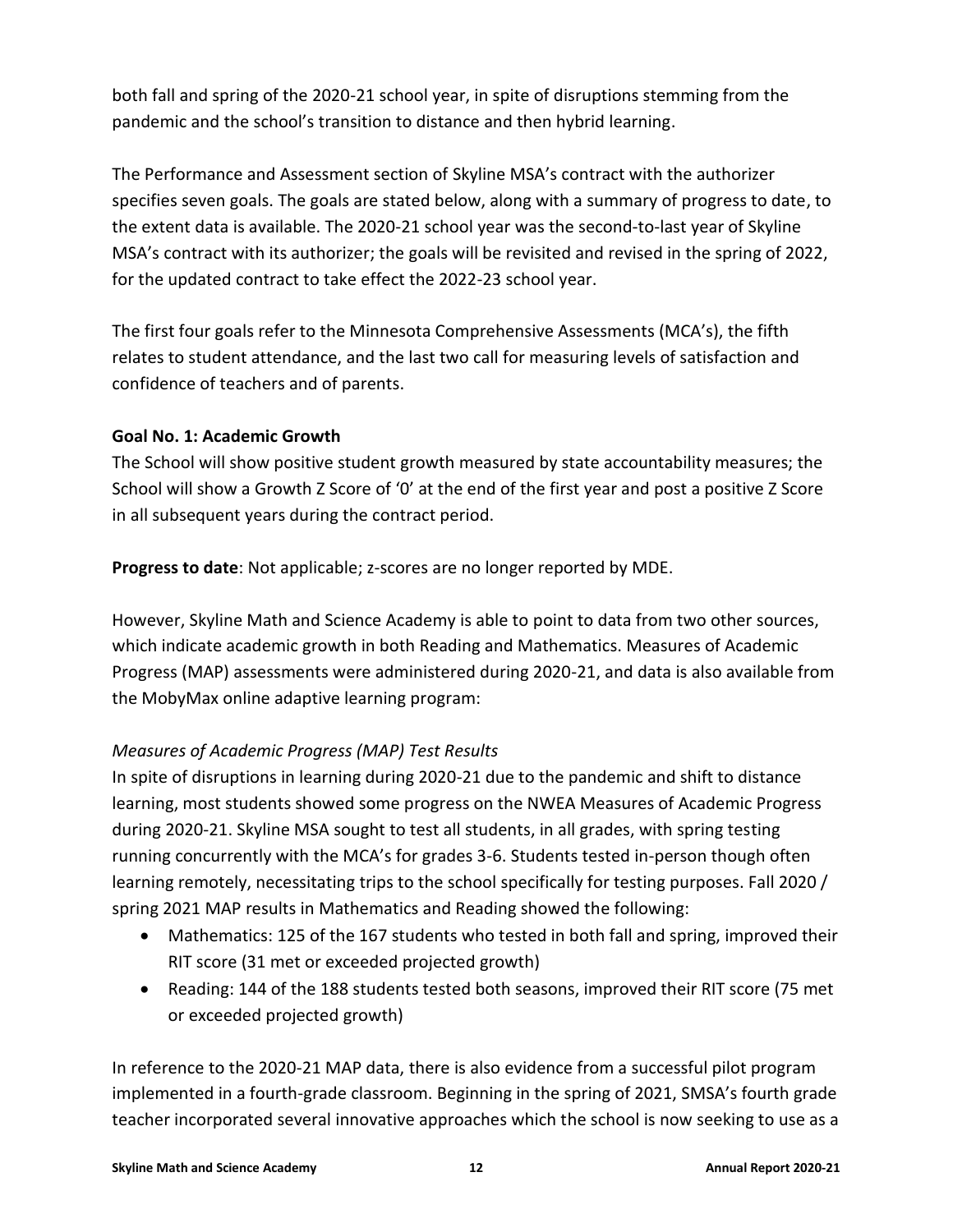template for 2021-22: full utilization of tools available in existing programs such as MobyMax; regular weekend test prep; and intensive parental communication/partnership. In this fourthgrade classroom pre-post MAP test results from 2020-21 showed:

- 10 of 18 students met or exceeded projected MAP growth in Math; of the eight students who did not meet projected growth in Math, five had spring scores that put them within the standard error of observed growth
- 16 of 19 students met or exceeded projected growth in Reading

#### *MobyMax 2020-21 Data*

Beginning during 2019-20 and throughout the 2020-21 school year, SMSA has used the online MobyMax program. MobyMax is an adaptive online program that provides for differentiated learning, at an appropriate level for each student, to close learning gaps (see [www.mobymax.com\)](http://www.mobymax.com/). All students are expected to utilize MobyMax, such that results documented via this program are representative of the school as a whole. MobyMax School Usage data in Mathematics and in Languages from the 2020-21 school year shows average Total Grade Increase of 1.3 for SMSA students, for both subjects. Total Grade Increase is based on actual student work and progress shown in the system month by month; hence this measure indicates average progress of 1.3 years.

#### **Goal No. 2: Academic Achievement ‐ Reading Proficiency**

In cross-cohort performance, students who are continuously enrolled (1 October) will exceed MCA Reading proficiency rates in reference to comparable schools. Year 1: same%; Year 2: 5%; Year 3: 7%; Year 4: 10%; Year 5: 12%.

**Progress to date**: Not applicable for 2020-21 due to MN's waiver of accountability requirements. MCA's were administered in the spring of 2021 but given disruptions to the learning environment stemming from the COVID pandemic, results may not be accurately representative of students' abilities.

#### **Goal No. 3: Academic Achievement ‐ Mathematics Proficiency**

In cross-cohort performance, students who are continuously enrolled (1 October) will exceed MCA Mathematics proficiency rates in reference to comparable schools. Year 1: same%; Year 2: 5%; Year 3: 7%; Year 4: 10%; Year 5: 12%.

**Progress to date**: Not applicable for 2020-21 due to MN's waiver of accountability requirements.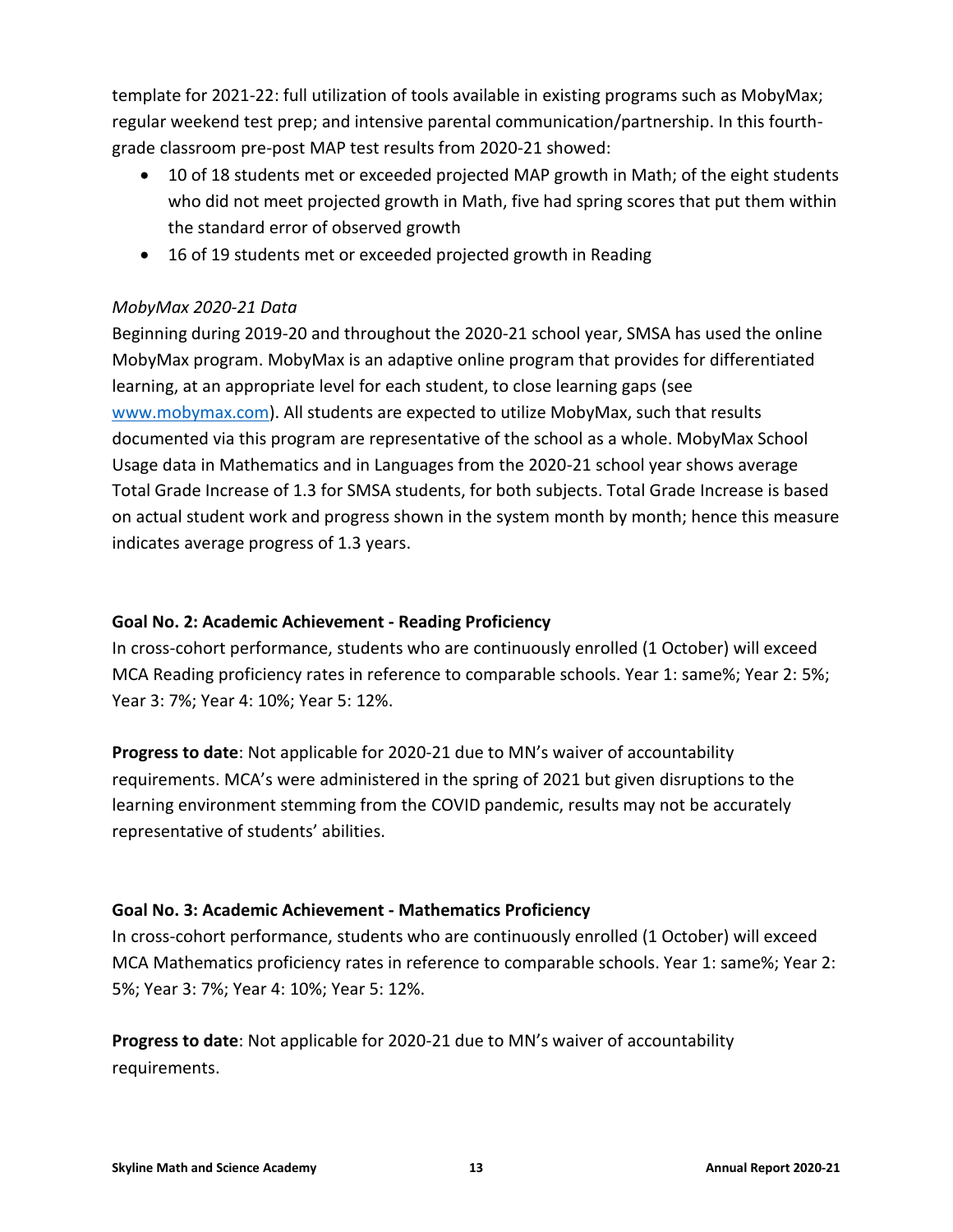#### **Goal No. 4: Academic Achievement‐ Proficiency, Science**

In cross-cohort performance, students who are continuously enrolled (1 October) will exceed MCA Science proficiency rates in reference to comparable schools. Year 1: same%; Year 2: 5%; Year 3: 7%; Year 4: 10%; Year 5: 12%.

**Progress to date**: Not applicable for 2020-21 due to MN's waiver of accountability requirements.

#### **Goal No. 5: Attendance**

The School will have a measurable goal of 95% average daily attendance every year.

**Progress to date**: Average Daily Attendance for 2020-21 was 94.94%.

#### **Goal No. 6: Teacher Satisfaction and Confidence**

90% of teachers will indicate that they "agree" or "strongly agree" that the school fosters a professional environment that encourages innovation and creativity in special reference to professional autonomy and collaboration.

#### **Progress to date**:

Skyline Math and Science Academy teachers were asked to complete surveys in November 2020, and most teachers did so (a total of 23 surveys were completed). While these surveys did not directly ask about the extent to which the environment at the school encourages innovation and creativity, they did ask about several elements of with workplace setting from the teachers' perspective. While results were not as positive as expected, it is worth keeping in mind that this survey was conducted during an unusually challenging year, for all educators as schools struggled to operate effectively in spite of the continuing COVID pandemic.

Responses to the November teacher survey included:

- I believe that Skyline Math and Science Academy emphasizes teaching lessons in ways relevant to students. Agree / Strongly agree: 15/23 or 65%
- This school fosters a professional environment that encourages innovation and creativity among teachers. Agree / Strongly agree: 17/23 or 74%
- This school is a supportive and inviting place for staff to work. Agree / Strongly agree: 13/23 or 57%
- This school promotes trust and collegiality among staff. Agree / Strongly agree: 14/23 or 61%
- This school promotes personnel participation in decision-making that affects school practices and policies. Agree / Strongly agree: 17/23 or 74%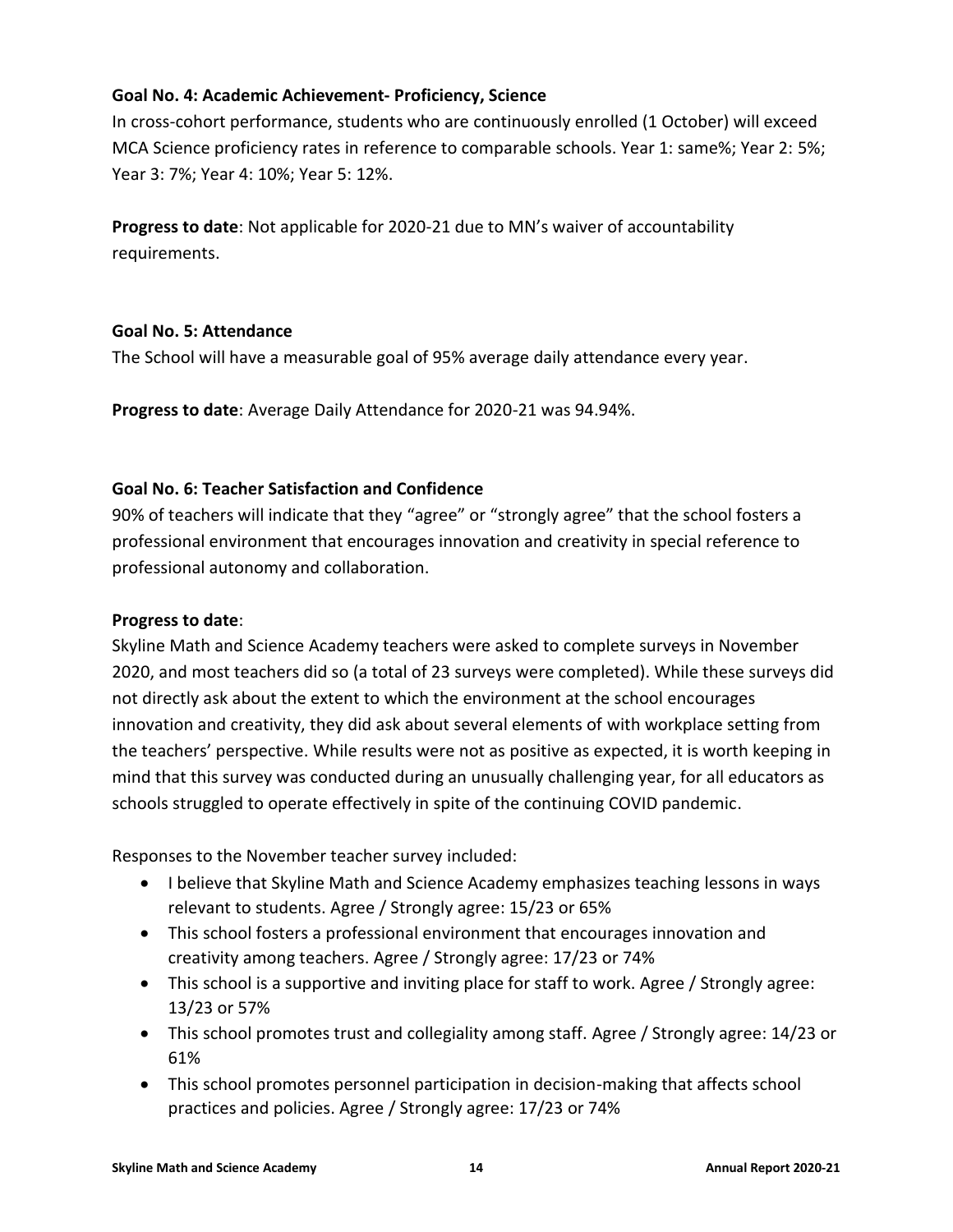#### **Goal No. 7: Parent/Guardian Satisfaction and Confidence**

90% of parent/guardians will indicate that they "agree" or "strongly agree" (using a Likert scale survey model) that the school fosters strong communication between the school and home regarding student achievement and well being.

**Progress to date**: Parents were not surveyed during 2020-21; surveys will resume in 2021-22. SMSA continued to communicate with parents via weekly updates via text and phone (voicemails updating parents on happenings at the school), and monthly "Parent Academy" meetings. Most parents showed their satisfaction and confidence in the school by keeping their students enrolled at Skyline in spite of the many other public school options which are available to families in the Twin Cities.

### <span id="page-14-0"></span>**Finances**

For questions regarding school finances and for complete financials for 2020-21 and/or an organizational budget for 2021-22, contact:

Joe Aliperto Dieci School Finance 2151 Hamline Ave N, Suite 212; Roseville, MN 55113 651 636-6358 / joe@diecisf.com

Information presented below is derived from final audit figures. The full financial audit will be completed and presented to Minnesota Department of Education and the Minnesota Guild no later than December 31, 2021.

| <b>FY 21 Finances</b>     |                     |                          |  |  |  |
|---------------------------|---------------------|--------------------------|--|--|--|
|                           | <b>General Fund</b> | <b>Food Service Fund</b> |  |  |  |
| <b>Total Revenues</b>     | \$4,090,928         | \$351,056                |  |  |  |
| <b>Total Expenditures</b> | \$4,086,046         | \$351,056                |  |  |  |
| <b>Net Income</b>         | \$4,882             | \$0                      |  |  |  |
| <b>Total Fund Balance</b> | \$249,800           |                          |  |  |  |

Skyline Math and Science Academy had total revenues during Fiscal 2021 of \$4,441,984, and total expenditures of \$4,437,102, concluding the year with a net income of \$4,882. As of 6/30/2021 the school had a Fund Balance of \$4,882 which is 6.11% of expenditures.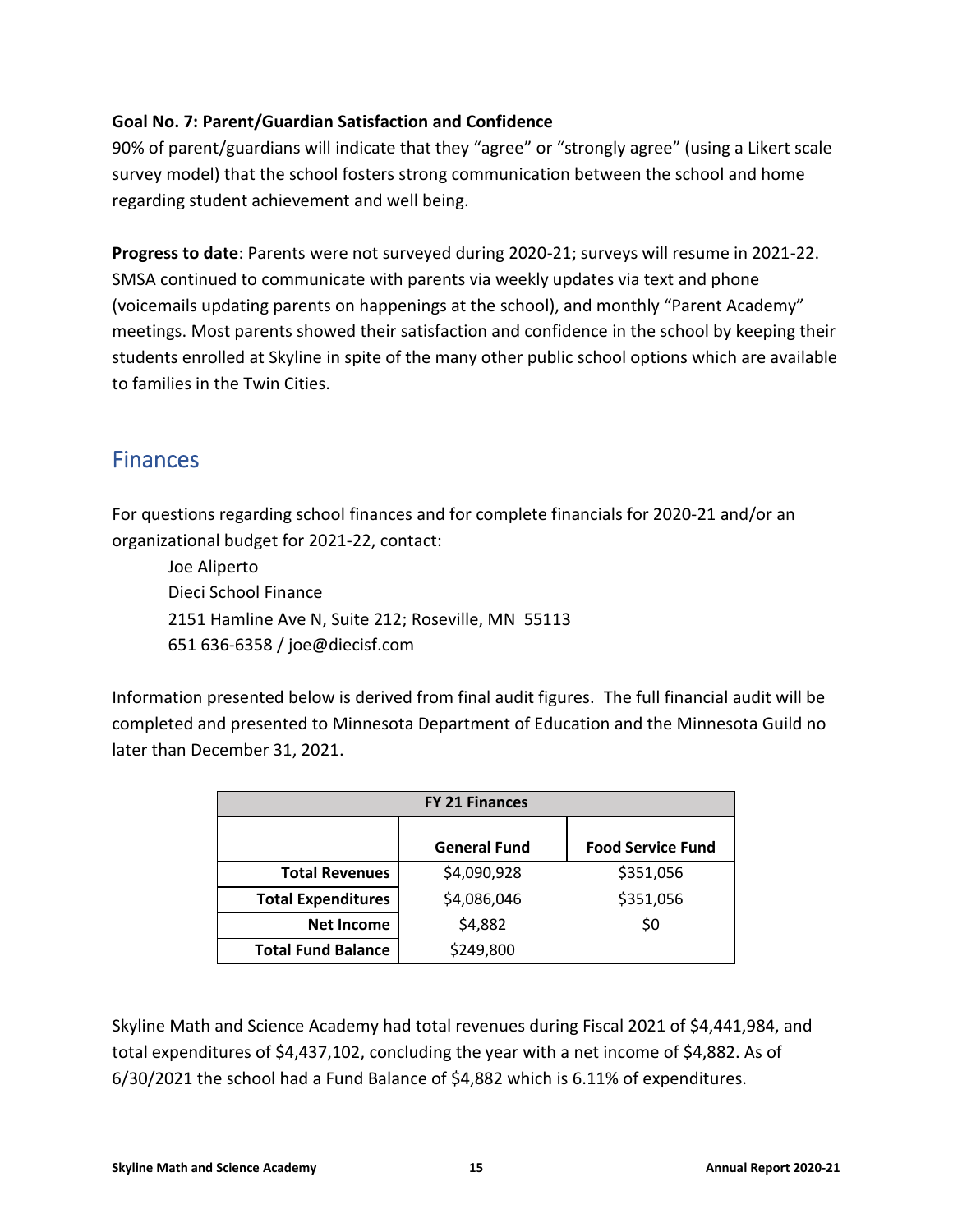### <span id="page-15-0"></span>Innovative Practices

To achieve its vision, and meet the goals and purposes of the school, Skyline Math and Science Academy aims to provide to students, regardless of their socio-economic or cultural backgrounds, a rigorous and high-impact educational and social program necessary to achieve at their grade levels and beyond and to build the social and emotional competencies necessary to be successful learners and positive contributors to their families and communities. Skyline Math and Science Academy is founded on a research-based educational model grounded by three principles of change: ensuring the implementation of rigorous curriculum; quality teachers; and strong, positive engagement with students' families. The effective implementation of these principles, along with a Science, Technology, Engineering and Math (STEM) focus, helps disadvantaged students succeed academically.

In particular there are three proven instructional strategies Skyline Math and Science Academy seeks to implement: Direct instruction, blended learning, and personalized learning.

*Direct Instruction*: Since most of the students that SMSA serves are behind academically, it is imperative for them to have direct small group or one to one learning sessions when students are in classrooms. Students learn a huge amount of content knowledge when they are given the opportunity to learn and digest information by the teacher. Every morning, students at SMSA get direct instruction time in math and ELA by highly qualified content teachers.

*Blended learning*: We live in a technology era. Research has shown that learning happens when it becomes repetitive. Teachers record their teaching inside or outside the classroom, for sharing with students so that students have the chance to watch teacher videos at home before they even come to school. In the classroom, teachers ask questions and check for comprehension. In this way, teachers can identify students who aren't initially mastering the concepts being taught. They then have time to help those students immediately. Blended learning brings together the best of technology-based learning and face-to-face instruction. Students can work on their online lessons anytime with educators who carefully track their progress. This blend of traditional and online methods provides students the real-time guidance they need to succeed. According to the U.S. Department of Education, Evaluation of Evidence-Based Practices in Online Learning, published in June 2009, students in blended learning environments achieve at higher levels than students either in fully online or purely face-to-face learning situations.

*Personalized Learning*: An educated person in the 21st century needs a broad base of academic and technological skills to function and flourish in post-secondary education and in society. A relevant education that best prepares Americans for the global economy is one that emphasizes the importance of instilling curiosity, love of learning, discernment, creativity, and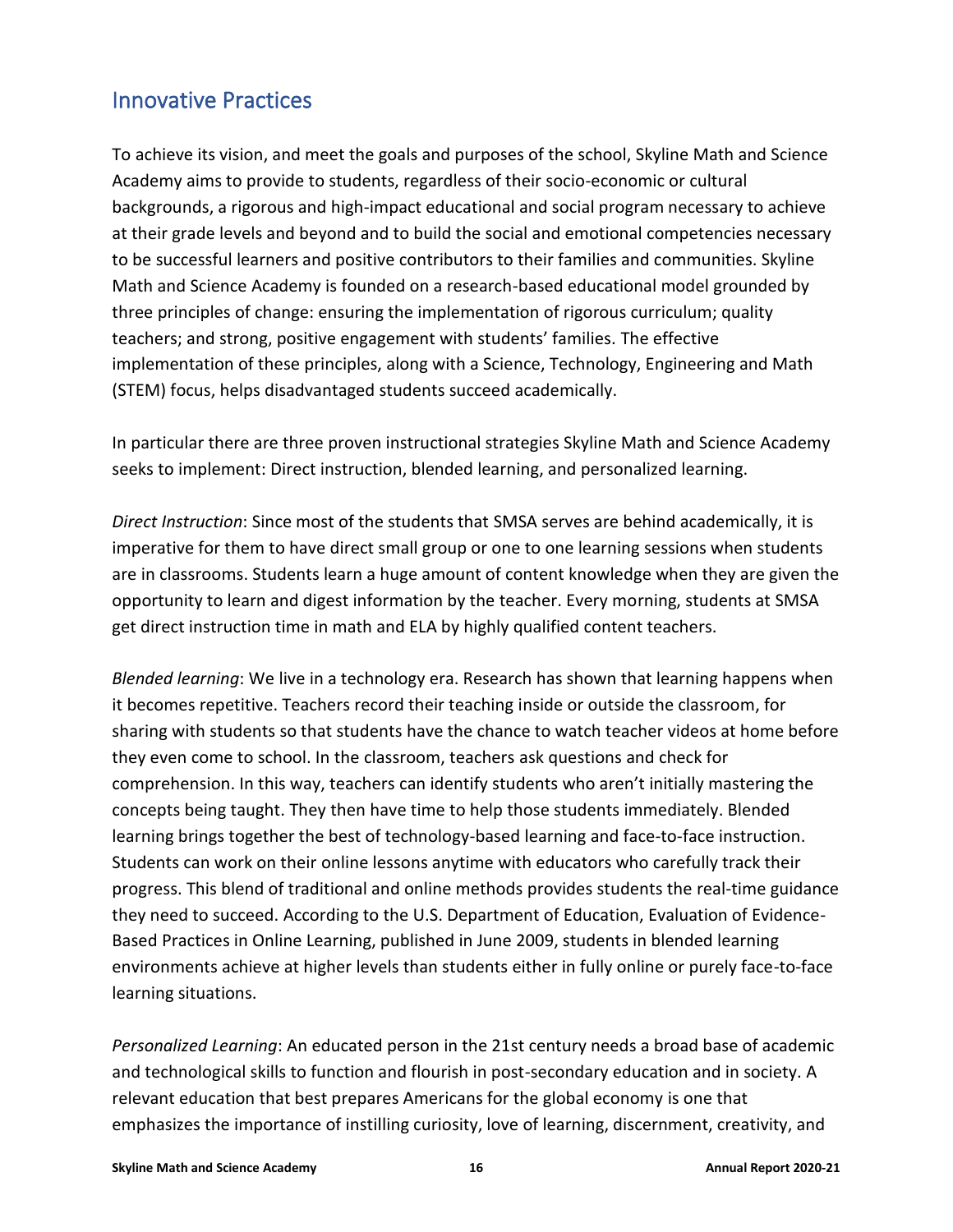interdisciplinary thinking. The learning program at Skyline Math and Science Academy is comprehensive for all our learners regardless of their culture, background and native language. The learning program encompasses student needs in all areas. SMSA implements a portion of its program via personalized learning whereby students learn content online using technology. Students are able to use personalized learning platforms such as MobyMax to self monitor and self study. Students learn the responsibility of owning their learning in this way. Students are able to move forward once they accomplish certain tasks. The personalized learning system opens the next lesson upon the completion of the previous section. On the back end, administration and teachers are able to see how students are performing, via daily reports on student progress.

The Skyline curriculum is briefly described above, in the Academic Approach section. We conclude this section of the report with a brief discussion of the role of technology, the role of teachers, and parent engagement.

Technology, the "T" in STEM, is a key part of the program at this school. Exposing students to new innovations in technology ensures that they will leave Skyline Math and Science Academy with a foundational understanding of technology innovation and usage. Using technology in a classroom immerses students in interactive simulations and illustrations which enhance student comprehension in a way verbal explanation cannot; for students with a language barrier, this approach allows them to learn their subject matter and their new language without getting left behind.

Skyline Math and Science Academy aims to nurture, empower, and expect effective teacherchild interactions as a primary means to ensure student achievement. Efforts to do this begin with ensuring a rigorous hiring process for teaching staff; and by providing ongoing professional development for all teaching staff once hired. Through these strategies, Skyline Math and Science Academy will ensure that our teachers have the skills and experience needed to efficiently and effectively carry out the planned teaching/learning program model and promote the academic and social success of all students.

Finally, forming strong and positive relationships with students and their parents is a big part of the program at Skyline Math and Science Academy. When the school and the parents have strong and positive relationships, the school will be a welcoming place and a safe environment for students to learn and grow. Strong, positive engagement with students' families is essential to the school-family partnership. Skyline Academy for Math and Science seeks to provide this through workshops for parents, involvement of community leaders and activists, and providing prevention and intervention services to support students and their families. Weekly texts and phone calls with voicemail updating parents continued throughout 2020-21, and there were "Parent Academy" meetings monthly most months, held remotely at first then transitioning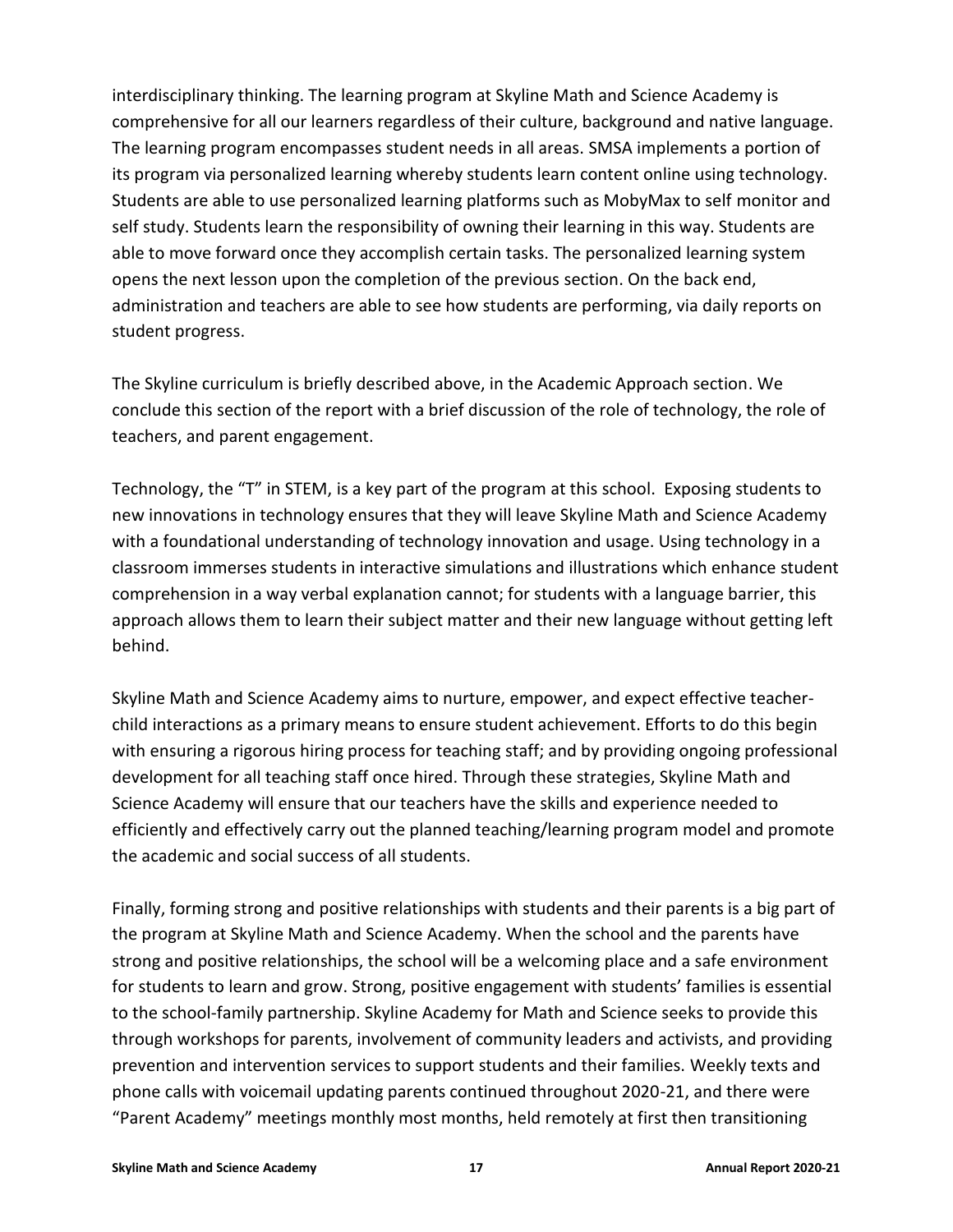back to in-person when the school resumed in-person schooling in February. At these events, the school brought in professionals from the community such as social workers or mental health professionals, to talk with parents about student health and other issues of concern.

## <span id="page-17-0"></span>Future Plans

Skyline Math and Science Academy got a good start in 2018-19, and has continued refining its program during the two years since, including dealing with the challenge of COVID and the shift to distance learning from spring 2020 through February/March 2021.

We note also that Skyline Math and Science Academy is located in the heart of south Minneapolis, an area which has been severely impacted by the murder of George Floyd in May 2020 and subsequent civil unrest. The school site, at 26th Street and 26th Avenue, is less than a mile from the former Third Precinct police station and other damaged and defunct structures at Lake Street and Minnehaha Ave. While SMSA was fortunate in that its building was not damaged, the civil unrest and property damage affected the neighborhoods surrounding the school, where many students and staff live. Recovery is still underway, as of fall/winter 2021.

Skyline MSA is seeking to establish itself as a community-hub in this particularly hard-hit section of the Twin Cities. This effort included building a new publicly-available playground during the summer of 2021, including a garden with seating available, which is frequented by the public during the warmer months.

The school is currently operating at capacity at its facility in south Minneapolis, having significantly expanded enrollment compared to a year prior. A STEM class was established for all grades, to better address the school's math and science focus, and a new teaching position established to focus on STEM. Resources utilized include:

- Generation Genius Online Science Videos and Lessons
- Get STEM of Minnesota [\(https://getstem-mn.com/\)](https://getstem-mn.com/)
- Minnesota Academy of Science [\(https://www.mnmas.org/\)](https://www.mnmas.org/)
- Minnesota Compass [\(http://www.mncompass.org/\)](http://www.mncompass.org/)
- The Minnesota STEM Partnership; [\(https://minnesotastempartnership.org/\)](https://minnesotastempartnership.org/)
- The Works, a science, technology and engineering-focused museum in Bloomington

Another new development in fall 2020 was the establishment of the Girls on the Run program for mentoring girls and encouraging them to be physically active.

For the future, Skyline MSA plans to continue refining its program to meet the needs of all students. To meet the needs of the communities Skyline serves, school leadership is exploring